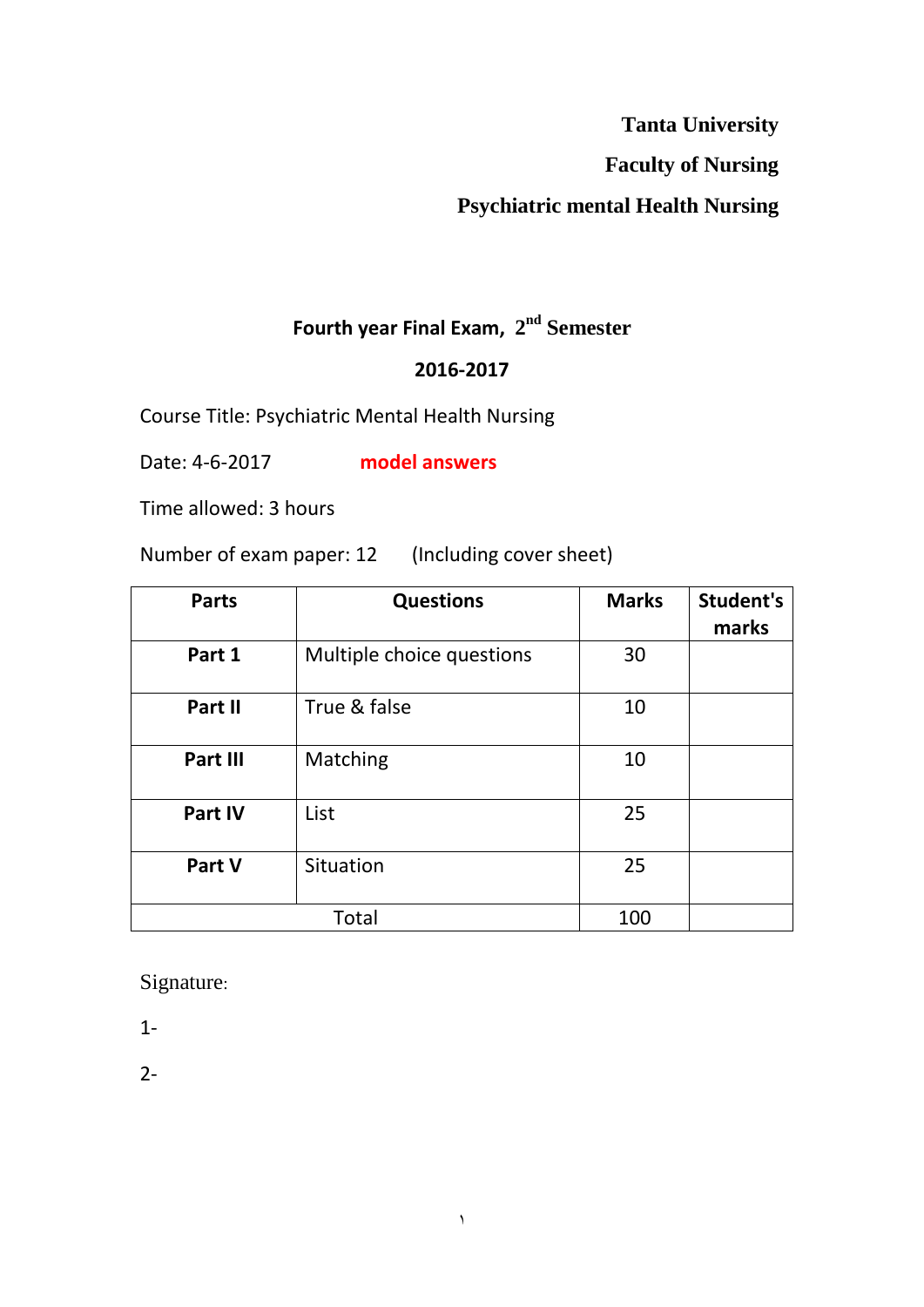#### **Please answer all the following questions:**

Part I- Multiple choice questions (30 Marks):

1-As defined by Freud, the ego is that part of the mind that contains:

- a. The basic instincts and urges
- b. The conscience
- c. The ability to respond the realities of everyday life
- d. All elements of the holistic person

2- During assessment, a nurse asks a client diagnosed with schizophrenia, "Have you ever felt that certain objects or persons have control over your behavior?" The nurse is assessing for which type of thought disruption?

- a. Delusions of persecution
- b. Delusions of influence
- c. Delusions of reference
- d. Delusions of grandeur

3- I find that my thoughts race faster in my head, then I can express them to others, this is an example of what? سبيذة .د سؤال

- a- Phobia b- Anxiety
- السؤال مش مفهوم تعليق د. هاله d-Depression d

4- An adolescent was seeing his best friend killed in a car accident, becomes an amnesic about the circumstances surrounding the accident. This is example of ......

- a- Repression
- b- Suppression
- c- Regression
- d- Denial

5- A patient experiencing disturbed thought processes believes that his food is being poisoned. Which communication technique should the use to encourage the patient to eat? سؤال د. امل صبره

- a. Using open-ended questions and silence
- b. Sharing personal preference regarding food choices
- c. Documenting reasons why the patient does not want to eat
- d. Offering opinions about the necessity of adequate nutrition

انسؤال يحخبج حعذيم ---االجببّ نيسج communication of technique

تعلّبق د. هاله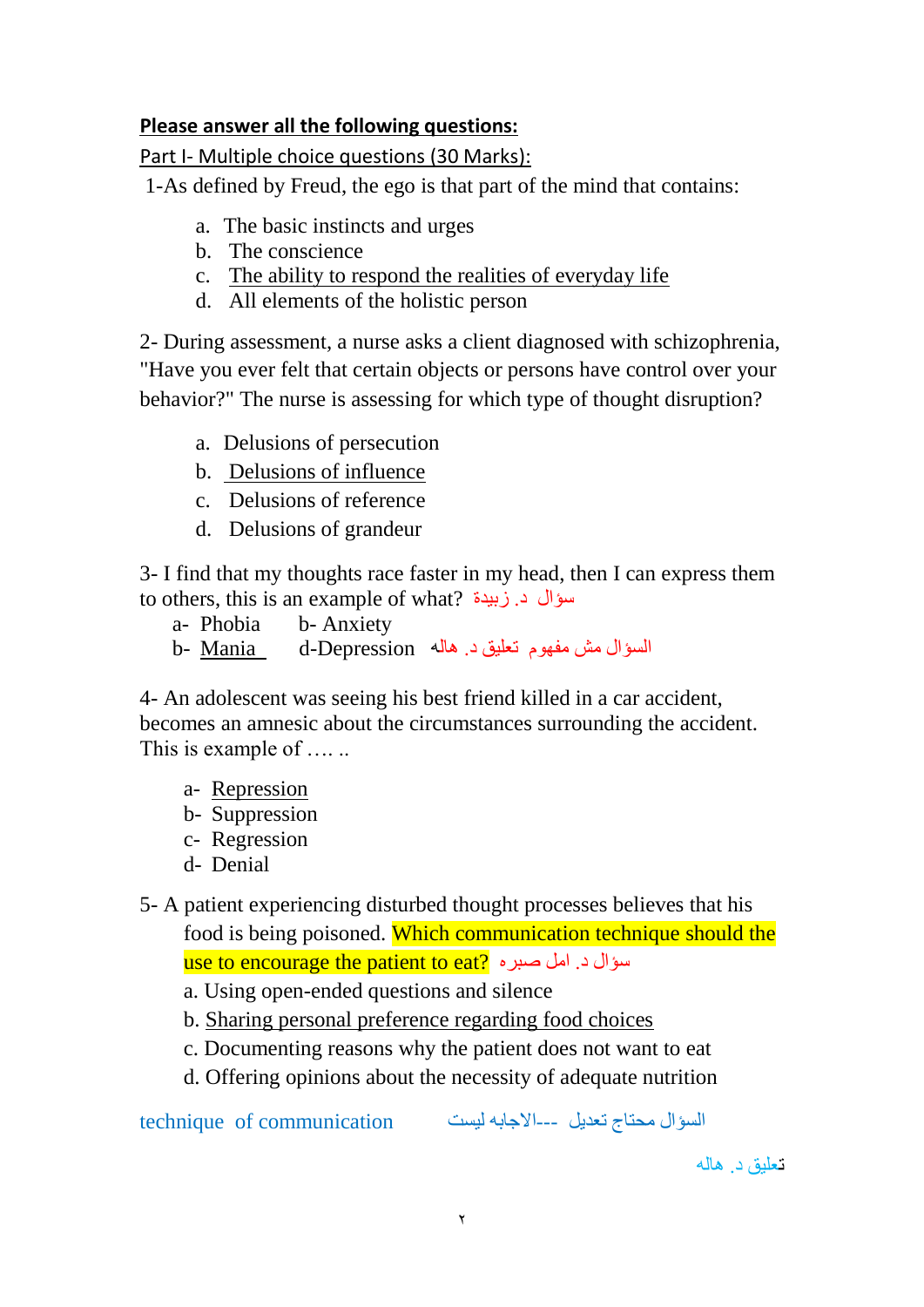6- The client is depressed, and his ordered medication is fluoxetine (Prozac). The client says "what will this medication do inside my brain? The best response by the nurse is…...

- a. It will help you feel less depressed
- b. It will regulate a neurotransmitter called serotonin
- c. It will raise your level of the brain hormone norepinephrine
- d. It will balance blood glucose and dopamine levels
- <mark>ر دا على تعليق د. هاله :</mark> مريض الاكتئاب عار ف انه عنده اكتئاب ، ولما الممر ضنة تقول له ان العلاج حيقلل الاكتئاب ، كذِ بتستخف بعقل المريض . لأن اكيد العلاج بياخذِه عشان يتحسن ويقللّ الاكتئاب يعني الممرضه لم تقول شى مفيد ولا جديد . الاجابة الثّانية هي الصحيحة . الإحابة الثالثة والر ابعة خاطئة . <mark>شيرين</mark>

7-As a priority nursing intervention for a patient experiencing an acute manic episode is………

- a. Discourage the patient use of vulgar language
- b. Protect the patient from impulsive behavior
- c. Maintain the patient contact with his/her family
- d. Redirect excessive energy to creative tasks

8- Which nursing behavior will enhance the establishment of a trusting relationship with a client diagnosed with schizophrenia?

- a. Establishing personal contact with family members.
- b. Being reliable, honest, and consistent during interactions.
- c. Sharing limited personal information.
- d. Sitting close to the client to establish rapport

9- The nurse is preparing a patient for the termination phase of the nursepatient relationship. Which nursing task that is most appropriate for this phase?

- a. Planning short-term goals
- b. Making appropriate referrals
- c. Developing realistic solutions
- d. Identifying expected outcomes

10- According to Erikson 's theory of psychosocial development children between the ages of 6 and 12 years should be ………

- a- Beginning to develop consciences
- b- Disciplined for any incontinence episodes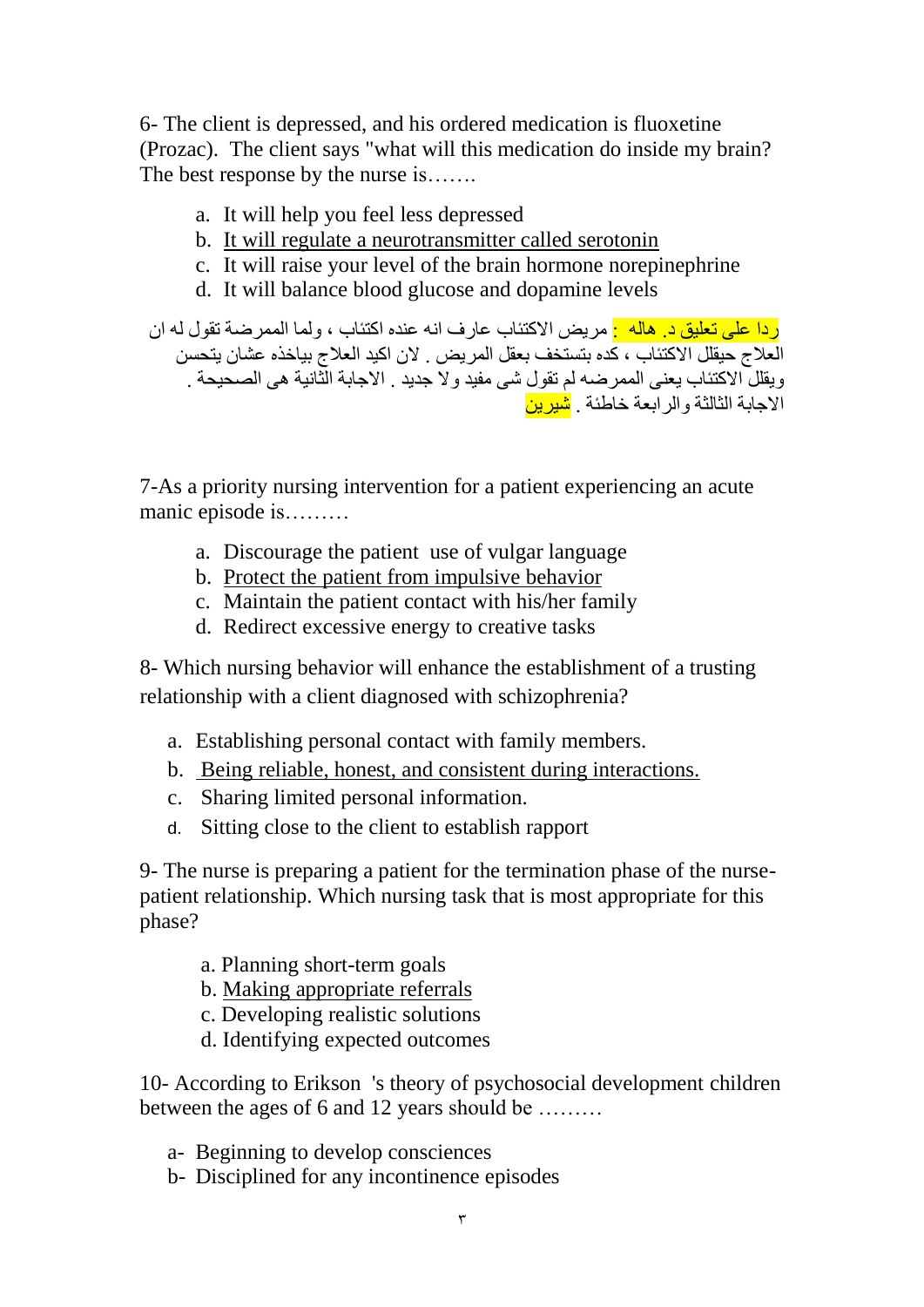- c- Competing with their peers following the rules of the game
- d- Learning the skills, personal values and role of adults by their teachers

11- The client who has a phobia against flying is shown videos of airplanes taking off and landing, they are being treated with the ……………….… approach of behaviorists.

- a- Flooding
- b- Assertiveness
- c- Desensitization
- d- Reinforcement

12- Which the following statements indicates that speaker is missing an important aspect of a mentally health?

- a- I know my abilities and limitation, and accept my faults.
- b- I able to adapt , adjust , and behave according with situation
- c- I am self- sufficient; I do not need personal relationships with other people.
- d- I see problem as a challenge and a source of creative growth.

13- Adult throws a temper tantrum when he does not get his own way. He is retreating to behavior in the past that reduced anxiety. He unconsciously used defense mechanism ……

- a- Regression
- b- Aggression
- c- Reaction formation
- d- Projection

14- A client with bipolar disorder is pacing constantly today, while other clients are having a birthday party. There is music, noise, food. The client walks over to the table and takes cake to eat as he paces up and down the hall, the nurse best response to client's behavior would be to:

- a- Let him continue to pace and eat.
- b- Medicate him with anti-anxiety drugs.
- c- Restrain him in his room.
- d- Ask client to go outside and take a walk with you.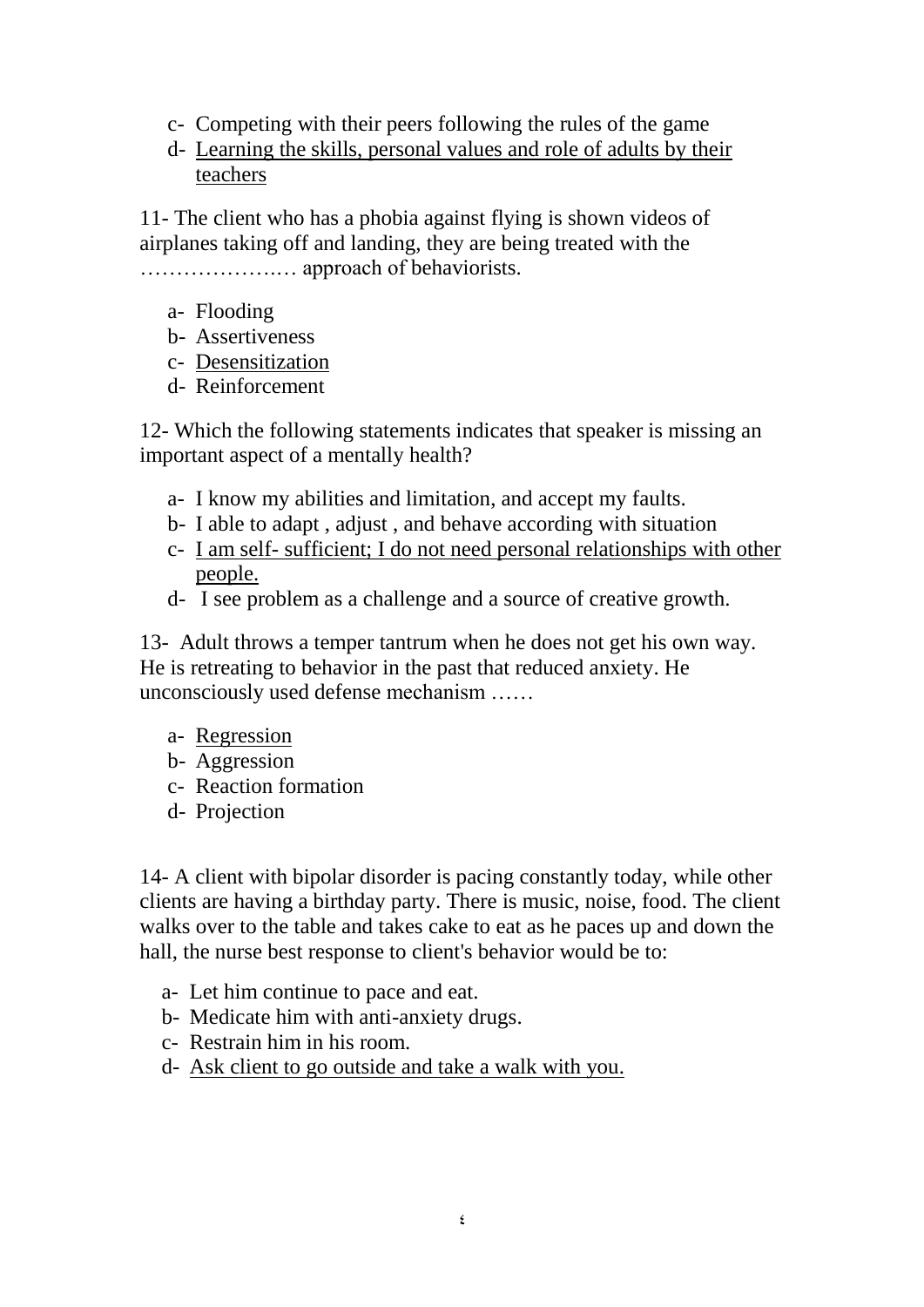15-All of the following symptoms are prominent in catatonic type of schizophrenia except:-

- a. Mutism
- b. Negativism
- c. Waxy flexibility
- d. Delusion

16- The nurse engages the client in a nurse-patient interaction. The best time to inform the client about terminating phase is……..

- a. When the client asks, how long relationship would be
- b. During the working phase
- c. Towards the end of the relationship
- d. At the start of the relationship

17- Mother hit her child, and the next evening brings a present for the child, the mother used defense mechanism ……..

- a- Displacement
- b- Undoing
- c- Compensation
- d- Rationalization

18- Select the best stress management techniques that you might suggest to a student will face oral exam after ten minutes.

- a- Time management , and study hard
- b- Deep breathing exercises
- c- Listen to soft music, and take breakfast
- d- Sleep enough hours

19- Nurse enters the room of a client with a cognitive impairment and asks the client about; what day of the week it is; what the date, month, and year are; and where the client is. The nurse is attempting to assess:

- a- Confabulation c-Delirium
- b- Orientation d- Perseveration

20- When assessing an apparently anxious client, the nurse ensures that questions related to the client's anxiety are:

a- Abstract, and no threating - تعليق د. هاله الاجابه ده ممكن تلخبط

b- Avoided until the anxiety disappears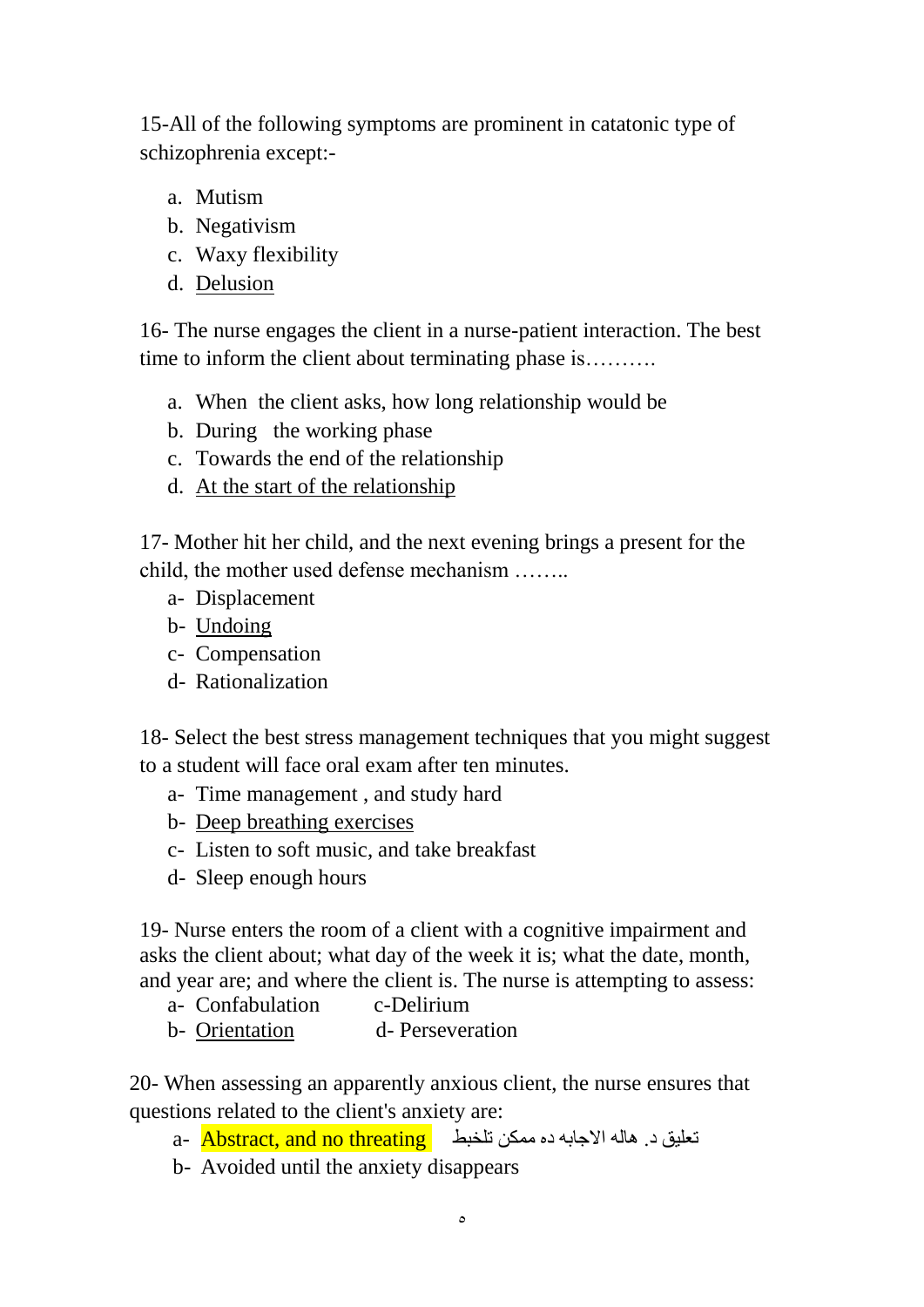c- Avoided until the client brings up the subject

d- Specific and direct

<mark>شيرين</mark> : اول اجابة خطاء لأن المفروض اثناء النعامل مع المريض القلوق الا اعطى كلامات لّها اكثر من معنى المفروض نكون مباشرة ولمها معنى واحد Not abstract

21- When caring for a client with hypochondriasis, the nurse should take which action?

- a- Explore the details and history of the client's early life and illness
- b- Assist client to identify relationships between life events stressors and physical symptoms
- c- Encourage client to take more about his symptoms
- d- Give antianxiety drug

22- The client says, "I want to tell you something, but can you promise that you will keep this a secret?" A therapeutic response of the nurse is:

- a. Yes, our interaction is confidential provided, the information you tell me is not detrimental to your safety."
- b. "Of course yes, this is just between you and me. Promise!"
- c. "Yes, it is my principle to uphold my client's rights."
- d. "Yes, you have the right to raise confidentiality of our interaction."

23- Child imitates the nurturing behaviors he observed on his teacher in the class, the child use ……………as a defense mechanism

- a- Sublimation
- b- Substitution
- c- Identification
- d- Introjection

24 - Client: Do you think going home will be difficult?

 Nurse: How difficult do you think going home will? What is the communication technique, the nurse used?

- a- Clarifying
- b- Reflection
- c- Paraphrasing
- d- Focusing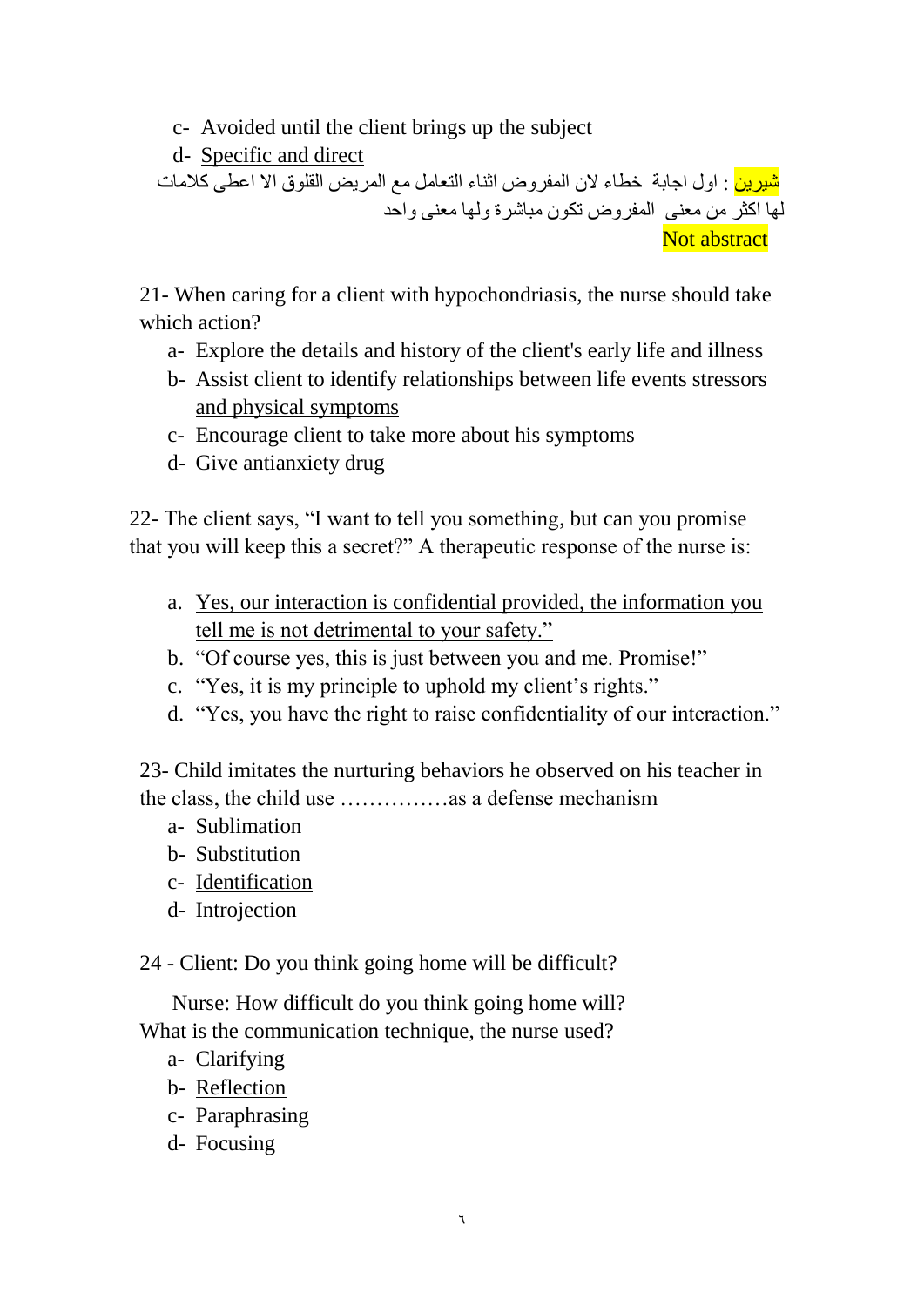25- A client has obsessive compulsive disorder, which of the following statements made by the client would be the best indicate of improvement?

- a- I know that my thought and behaviors are not normal
- b- I only do my ritual to reward myself when I have been good
- c- I have more control over thought and behaviors
- d- My friends don't know about my disorder

26- A women client with chronic low back pain receives cooking, and cleaning help from her extended family. The nurse anticipates that this client benefits from which of the following in this situation?

- a- Primary gain
- b- Secondary gain
- c- Attention seeking
- d- Emotional support

27-Which of the following is a defense mechanism used in phobia ?

- a. Displacement
- b. Undoing
- c. Reaction formation
- d. Suppression

28- Autonomous behavior :(self-governance) means :

- a- It is the ability of individual to be independent and make his own decision without external influence
- b- It is the ability of individual to tolerate tension and frustration
- c- It is the ability of individual to plan for his future, to use his capabilities and talents at the fullest
- d- It is the ability to accept one's self faults and strengths and selfrespect and proper self -esteem.

29- The client has a conversion disorder manifested by stoking, and glove anesthesia. Which nursing diagnosis is most appropriate for the nurse?

- a- Risk for impaired tissue integrity
- b- Disrupted thought process
- c- Risk for suicide
- d- Ineffective individual coping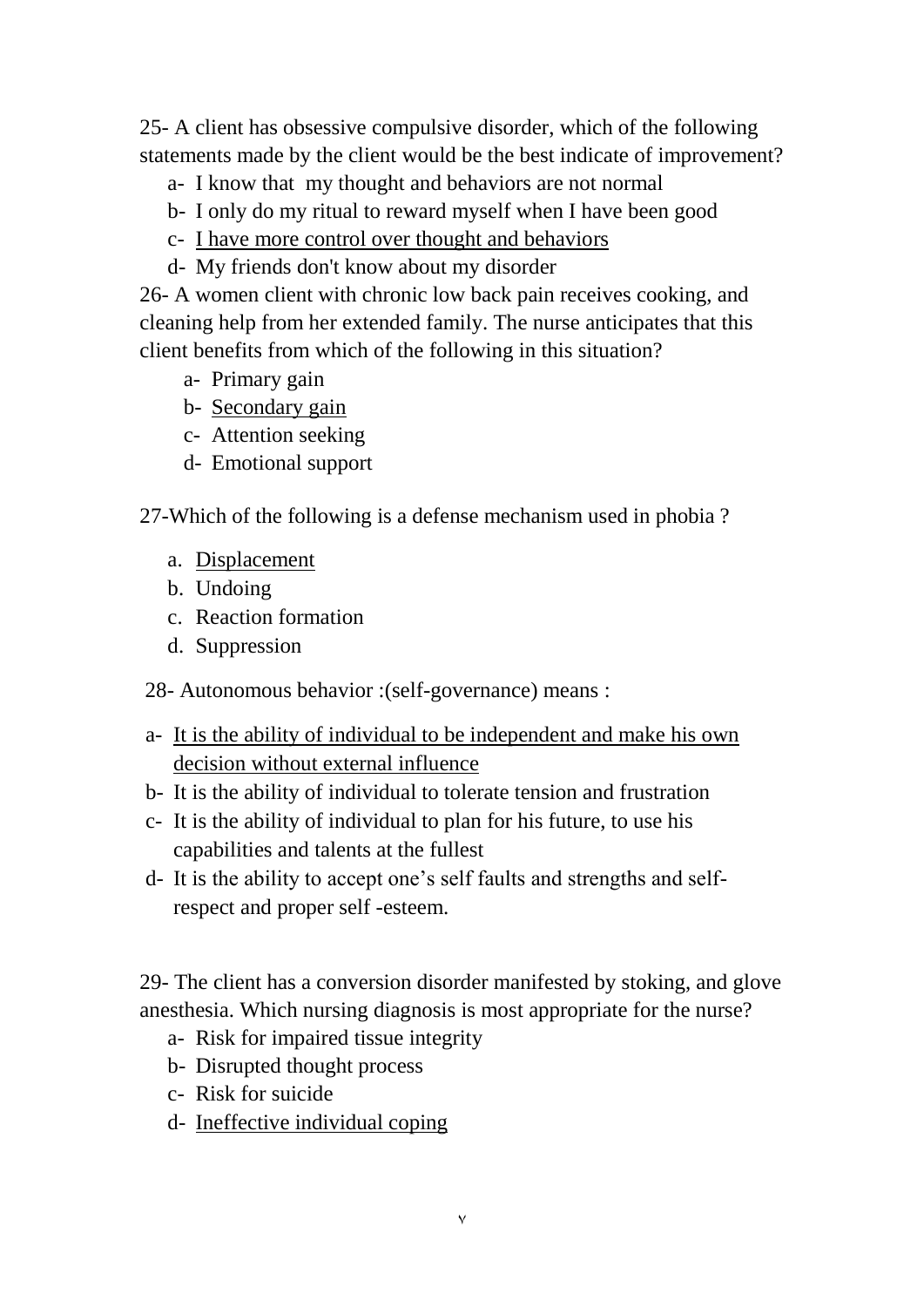30- The nurse assessing the client in a fugue state, would look for which of the following?

- a- A history of childhood trauma
- b- Depressed mood
- c- Exposure to a major stressor
- d- Dissociative episodes
- 1. A client is admitted through the emergency department with a diagnosis of depression. During the initial phase of the relationship with this client, the nurse would expect which **patient's** reaction to interpersonal communication?
	- a. Insight
	- **b. Silence**
	- **c.** Anger
	- d. Elation
- 2. A priority feature of the assessment process with the depressed patient is:
	- a. Assessment of family history
	- b**. Assessment of suicide risk**
	- c. Assessment of concurrent substance abuse
	- d. Assessment of stressful life events
- 3. The neurotransmitter hypothesis proposes that depression occurs as a result of:
- a. Depletion of dopamine at the postsynaptic receptor site
- b. **Imbalance of norepinephrine at the post synaptic receptor site**
- c. Disturbance in regulation of biologic rhythms
- d. Shift in melatonin production and secretion
- 4. The nurse caring for an individual with schizoid personality disorder would expect to assess:
	- a. Impulsive, restless, aggressive behaviour.
	- b. Magical thinking and suspicious, odd behaviour.
	- c. Distrustful, cold, often angry behaviours.
	- **d. Few interactions wish other and little verbalization**

```
ممكه يوضع هذا السؤال بدال مه السؤال رقم 3 او رقم 02 شيزيه
```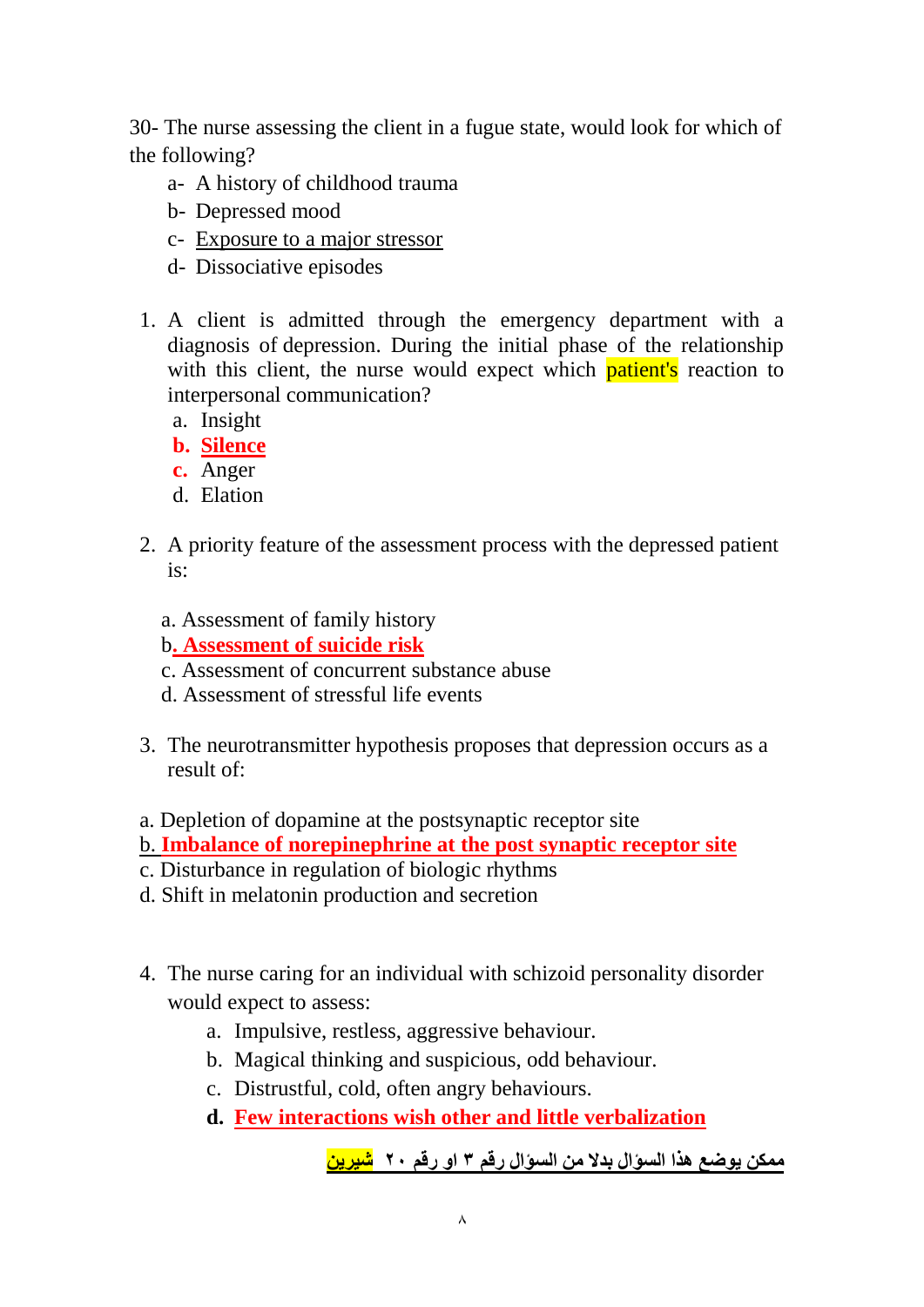## **شيزيه : لم اضع في البدابة اسئلة اختيبرى عه االكتئبة الن السؤال االخيزعليه خمس وعشزون درجة وهو حبلة عه االكتئبة , واالمز معزوض علي حضزاتكم**

## **Part II; True and False questions; 10 marks-**

Read each statement carefully and encircle "T" if the statement is true, encircle "F" if the statement is false.

|       | <b>Statement</b>                                           | <b>True</b> | <b>False</b> |
|-------|------------------------------------------------------------|-------------|--------------|
| $1-$  | The need generates a tension, which causes the individual  | T           |              |
|       | to behave to meet the need                                 |             |              |
| $2 -$ | According to Freud, substance related disorder is a        |             | $\mathbf F$  |
|       | problem arising from unsatisfied latency stage of early    |             |              |
|       | development                                                |             |              |
| $3-$  | Delirium usually has a sudden onset and is generally       | T           |              |
|       | reversible with proper treatment.                          |             |              |
| $4-$  | Mental health fluctuates from one day to day. Yet it tends | T           |              |
|       | to have a certain continuity, and consistency              |             |              |
|       |                                                            |             |              |
| $5-$  | Schizophrenia is diagnosed most frequently in the early    | T           |              |
|       | twenties for men and late twenties for women               |             |              |
| $6-$  | Confidentiality is one problem in Milieu Therapy           | T           |              |
| $7-$  | Dementia often characterized by fluctuating levels of      |             | $\mathbf{F}$ |
|       | consciousness.                                             |             |              |
| $7-$  | Agoraphobia is irrational fear of being alone in open or   |             | $\mathbf{F}$ |
|       | close place                                                |             |              |
| $8-$  | Verbal communication is more accurate to express           |             | $\mathbf{F}$ |
|       | emotion than non-verbal communication.                     |             |              |
| $9-$  | Involuntary patients have the right to demand $\&$ Obtain  |             | $\mathbf F$  |
|       | discharge                                                  |             |              |
| 10    | Mental health does not mean the absence of mental illness  | T           |              |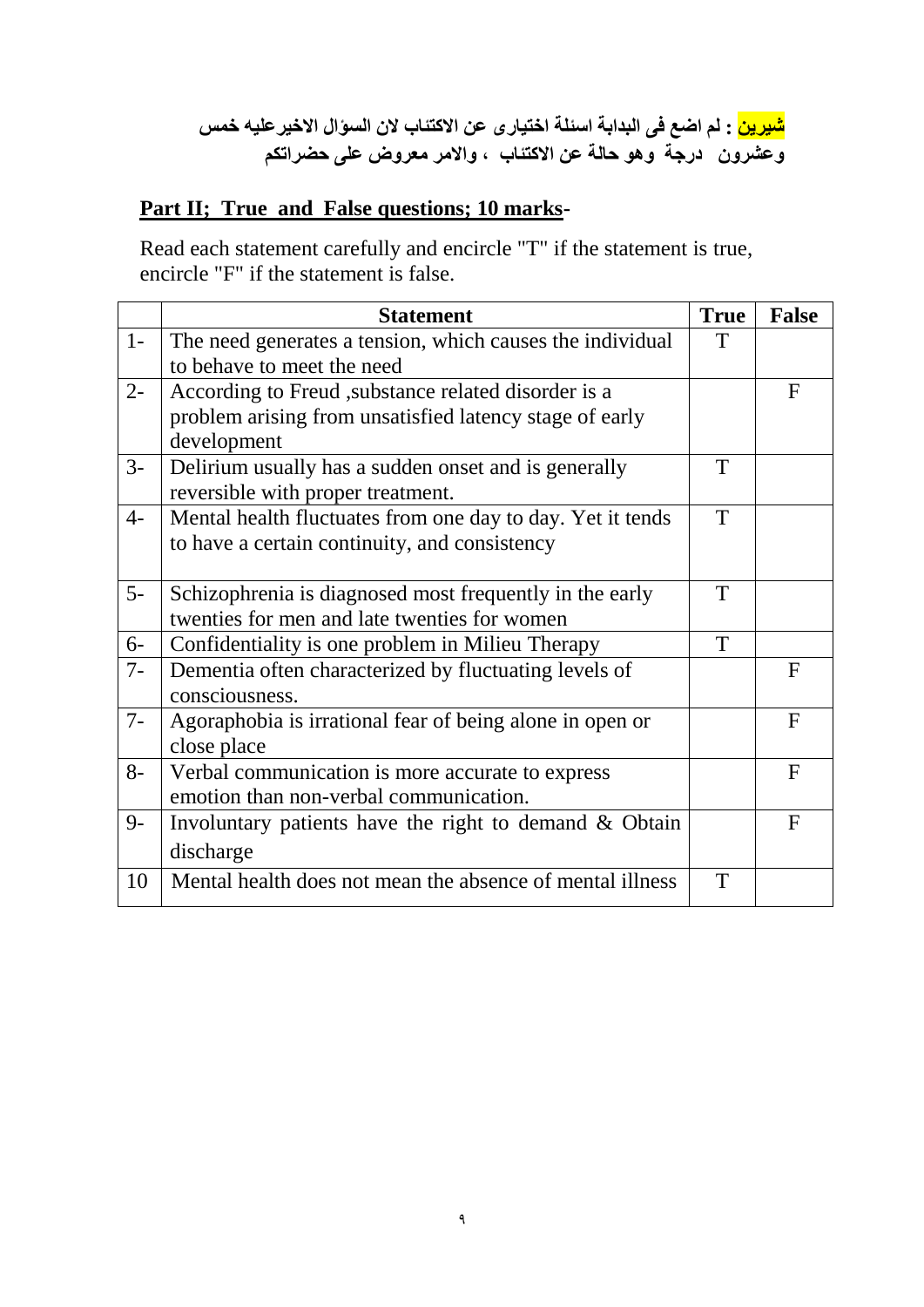## **Part III-Matching (10marks ) :**

Match the following numbered items on the right side with lettered items on the left side. Put the number of your choice in the area between brackets.

|              | $\mathbf A$                                                                                                                  |               | B                       |
|--------------|------------------------------------------------------------------------------------------------------------------------------|---------------|-------------------------|
| (c)          | The subjective feeling of sad and are precipitated by<br>loss                                                                | $\mathbf{A}$  | Tolerance               |
| ( <b>l</b> ) | Loss of language ability, the person has difficult to<br>find the correct word or naming the object                          | B             | Fugue                   |
| (k)          | A Person rejects unwanted characteristics of him and<br>assigns them to others.                                              | $\mathcal{C}$ | Grief                   |
| (h)          | It reflect an excess or distortion in the normal<br>functions                                                                | D             | Substance<br>withdrawal |
| (g)          | Unconsciously justify ideas, action, or feeling with<br>social acceptable reasons or explanation.                            | E             | Anhedonia               |
| (a)          | Need for increasingly larger or more frequent doses<br>of substance in order to obtain the desired effects                   | $\mathbf{F}$  | Mood                    |
| (f)          | A pervasive and sustained emotion subjectively<br>experienced by the person                                                  | G             | Rationalization         |
| (b)          | The individual suddenly and unexpectedly leaves the<br>usual home or work place.                                             | H             | Positive<br>symptoms    |
| (j)          | loss of sensory ability to recognize objects                                                                                 | I             | Affect                  |
| (d)          | Physiological, behavioral, cognitive, and affective<br>symptoms that occurs after reeducation or<br>discontinuance of a drug | $\mathbf{J}$  | Agnosia                 |
|              |                                                                                                                              | K             | Projection              |
|              |                                                                                                                              | L             | Aphasia                 |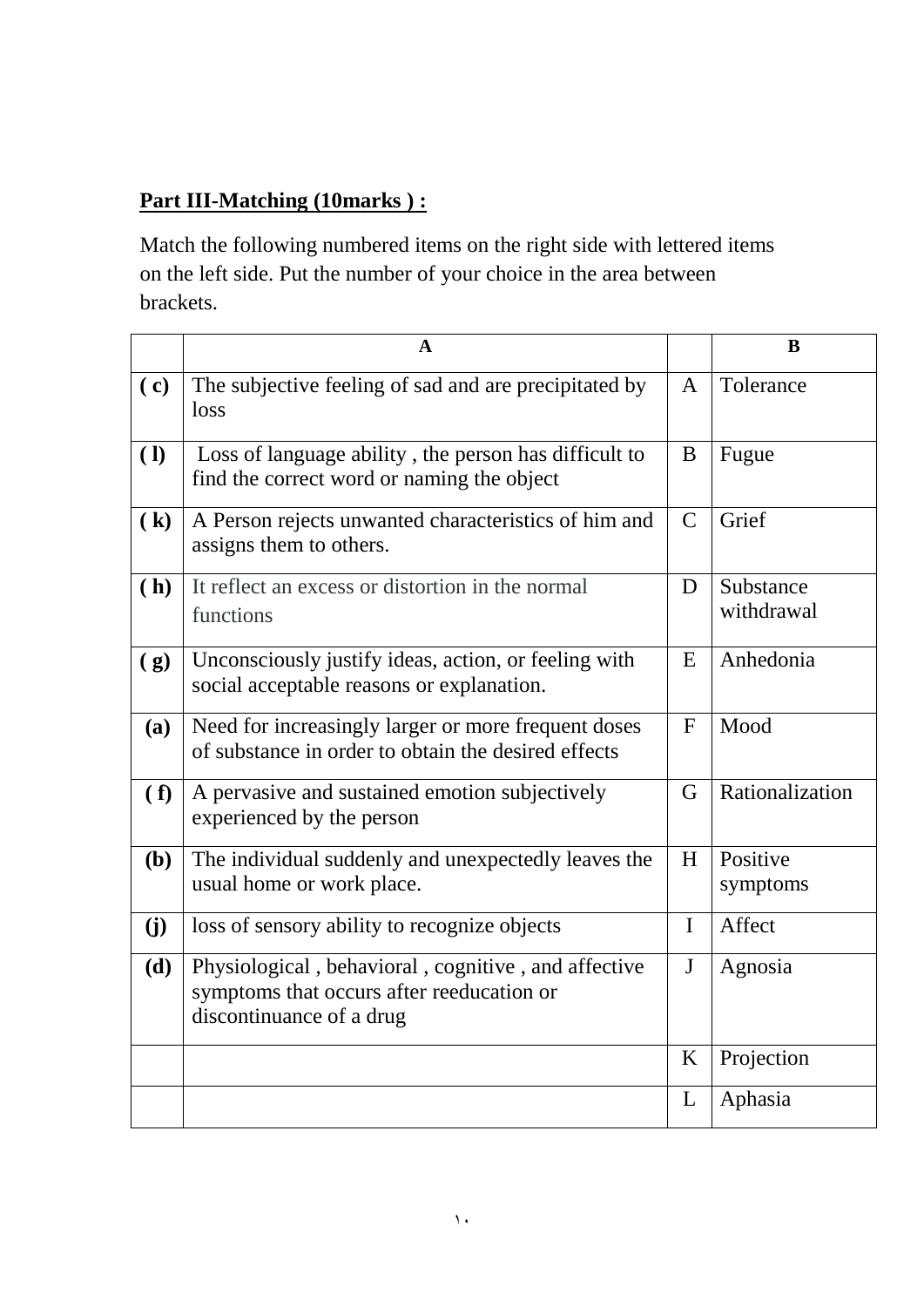## **Part IV: List the followings;( 25 Marks ):**

1- Cluster A of personality disorders include - - - 2- Types of patients' discharge from psychiatric hospital: - - -

3- Advantage of patient government in Milieu therapy:

- -
- -

4- Concepts of positive mental health:

- -
- -
- -
- 
- -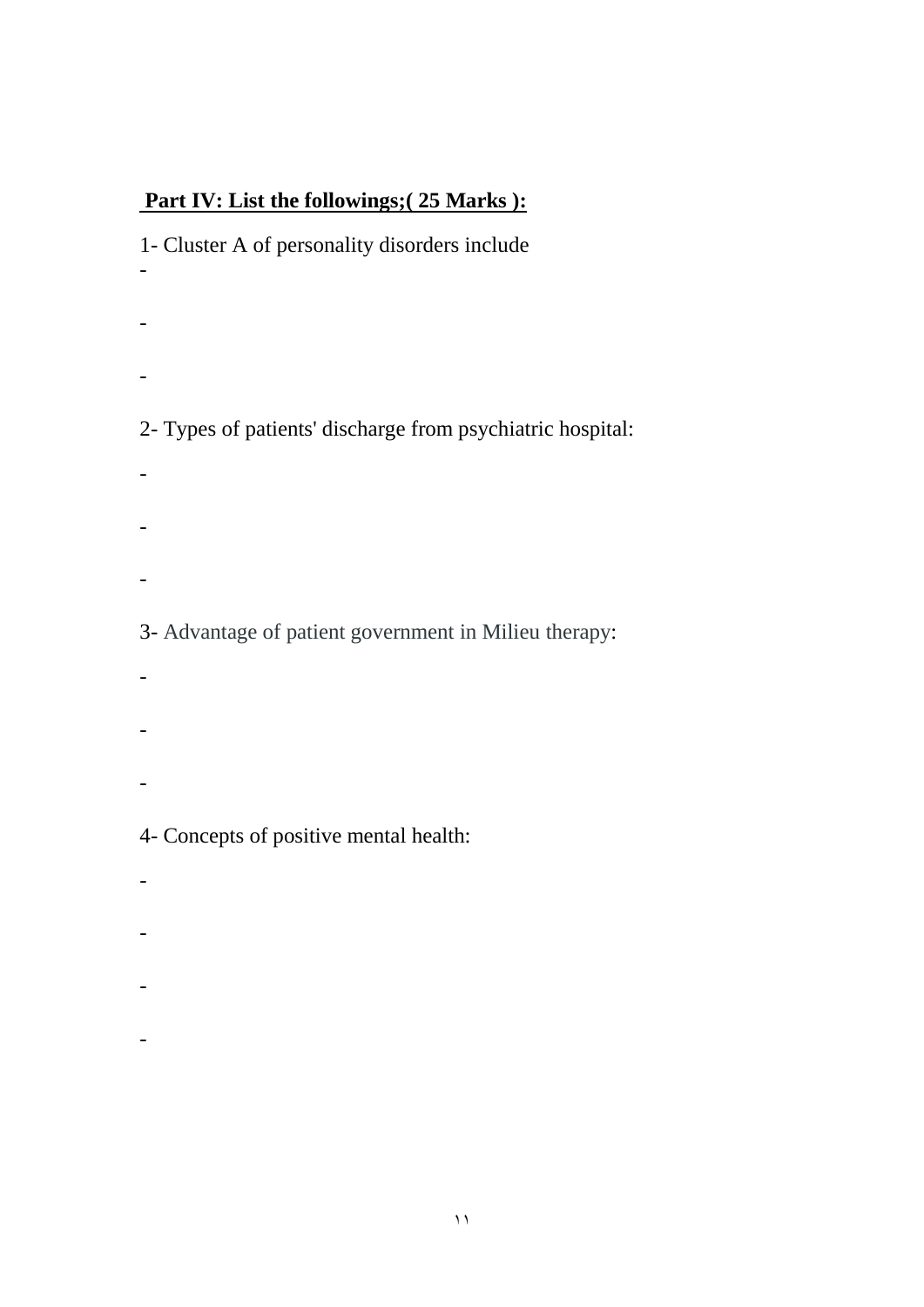5- Relationship between verbal communication and non- verbal communication:

- - -

6- Manifestations of problems that arising from Anal stage:

- -
- -

## 7- Community mental health services:

- $\pm$ -
- -

8- Negative symptoms of schizophrenia:

 $\mathbb{L}^{\mathbb{Z}}$ 

 $\overline{\phantom{a}}$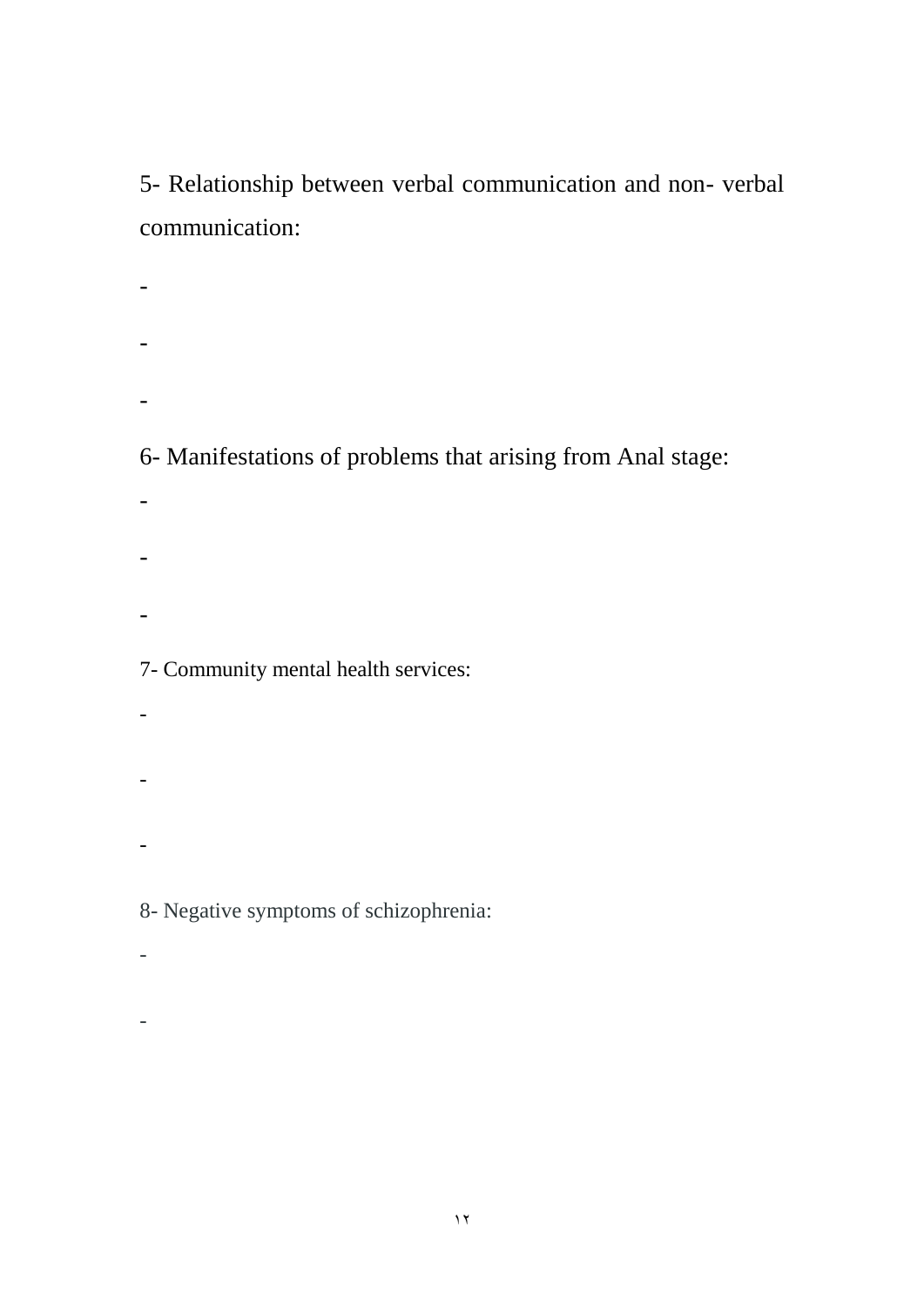#### **VI – Situation ( 25 marks ):**

 The patient is a 28 year-old married female. She has a very demanding, high stress job. She has always been a high achiever. She graduated with top honors in college. She has very high standards for herself and can be very self-critical when she fails to meet them. Lately, she has struggled with significant feelings of worthlessness and shame due to her inability to perform as well as she always has in the past. For the past few weeks the patient has felt unusually fatigued and found it increasingly difficult to concentrate at work. Her coworkers have noticed that she is often irritable and withdrawn. On those days she stays in bed all day, watching TV or sleeping. She has had difficulties to get a sleep at night. Her insomnia has been keeping him awake for an hour or two after they go to bed. She has idea of suicide; she found herself dissatisfied with her life. She's been having frequent thoughts of wishing she was dead. She gets frustrated with herself.

1- What assessment data are crucial for nurse? (5 marks)

2- Identify two nursing diagnosis according priority and their goals "short term & long term goal"? (8 marks)

3- Discuss nursing intervention that appropriate to each nursing

diagnose? (12 marks)

Nursing diagnosis:

Hopelessness

Low self- esteem

High risk for violence toward herself

Sleep pattern disturbance

اللون الأحمر فى الفقرة يشير الى الأعراض